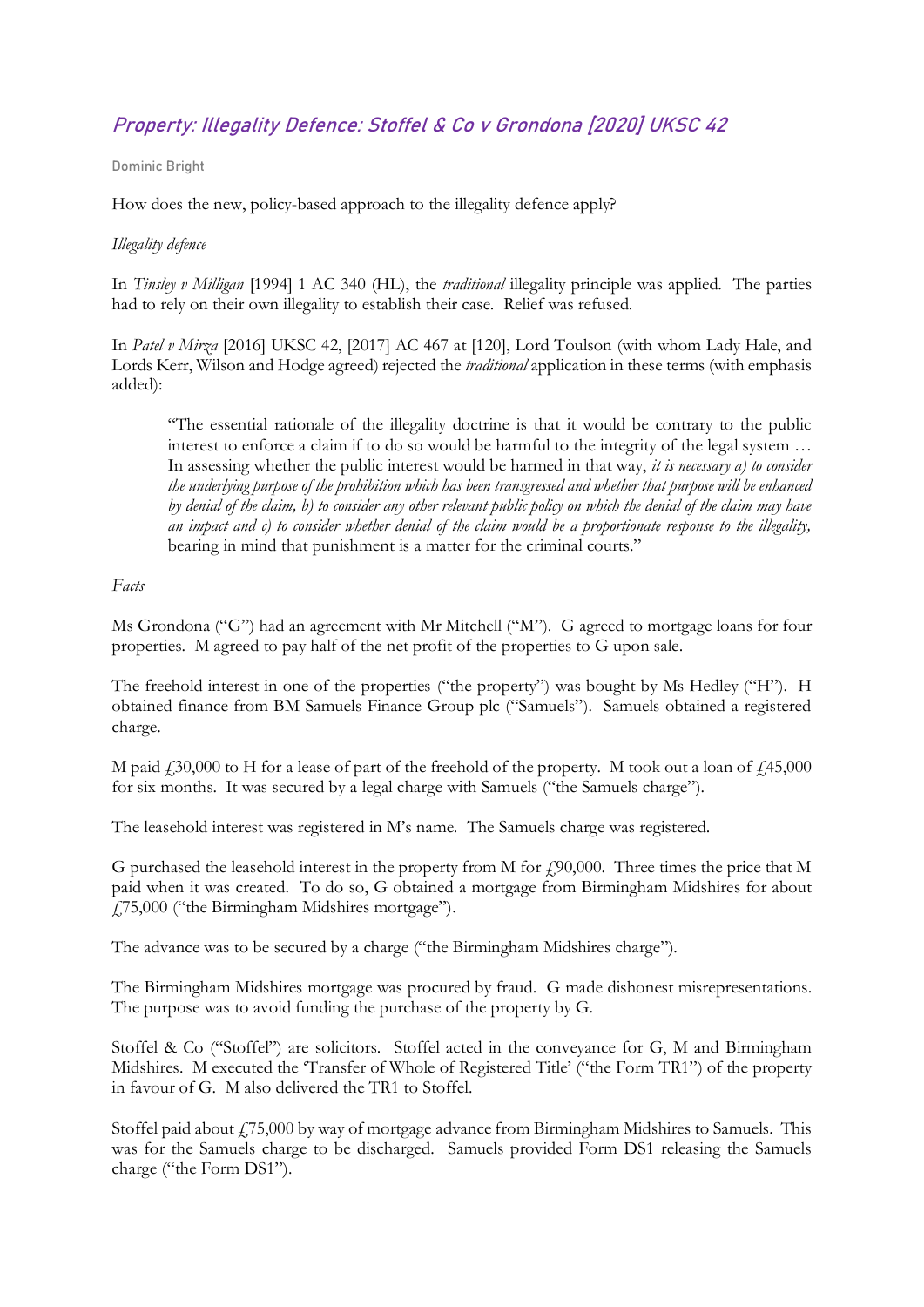Stoffel failed to register the Form TR1, the Form DS1, or the Birmingham Midshires charge ("the forms"). M remained the registered proprietor of the property. Samuels remained the registered proprietor of the Samuels charge.

#### *Procedural history*

G defaulted on payments under the Birmingham Midshires charge.

Birmingham Midshires brought proceedings against G. It was defended.

G also brought proceedings against Stoffel for an indemnity and / or a contribution and / or damages for breach of duty and / or breach of contract.

Stoffel defended on the basis that the claim was debarred by illegality. The purpose of putting the property into G's name, and obtaining the Birmingham Midshires mortgage, was illegal. It was a conspiracy to obtain finance for M by misrepresentation. The purpose of instructing Stoffel was to further that fraud.

Birmingham Midshires amended its claim. It claimed directly against Stoffel, Samuels and M.

The first and second were settled. Summary judgment was obtained against G.

## County Court

HHJ Walden-Smith held that G's claim was not debarred by illegality.

*Tinsley* was applied. The claim against Stoffel for failing to register the forms was conceptually separate. It did not rely on illegality. The reason for the conveyance was irrelevant.

G was awarded damages of about  $\text{\emph{f}}80,\!000$ .

## Court of Appeal

Stoffel appealed. G cross-appealed on quantum.

*Patel* was handed down after judgment by HHJ Walden-Smith. *Patel* was applied. Debarring the claim against the negligent solicitors would not enhance the fight against mortgage fraud. It would be disproportionate to the wrongdoing.

The appeal, and cross-appeal on quantum, was dismissed.

## Supreme Court

Lady Hale, and Lords Hodge and Briggs, granted Stoffel permission to appeal on application of the *Patel* guidelines. It is interesting to note that Lady Hale and Lord Hodge were in the majority in *Patel*, however, Lord Briggs was subsequently elevated.

G had a complete cause of action. The issue was whether there was a defence of illegality.

*Discussion*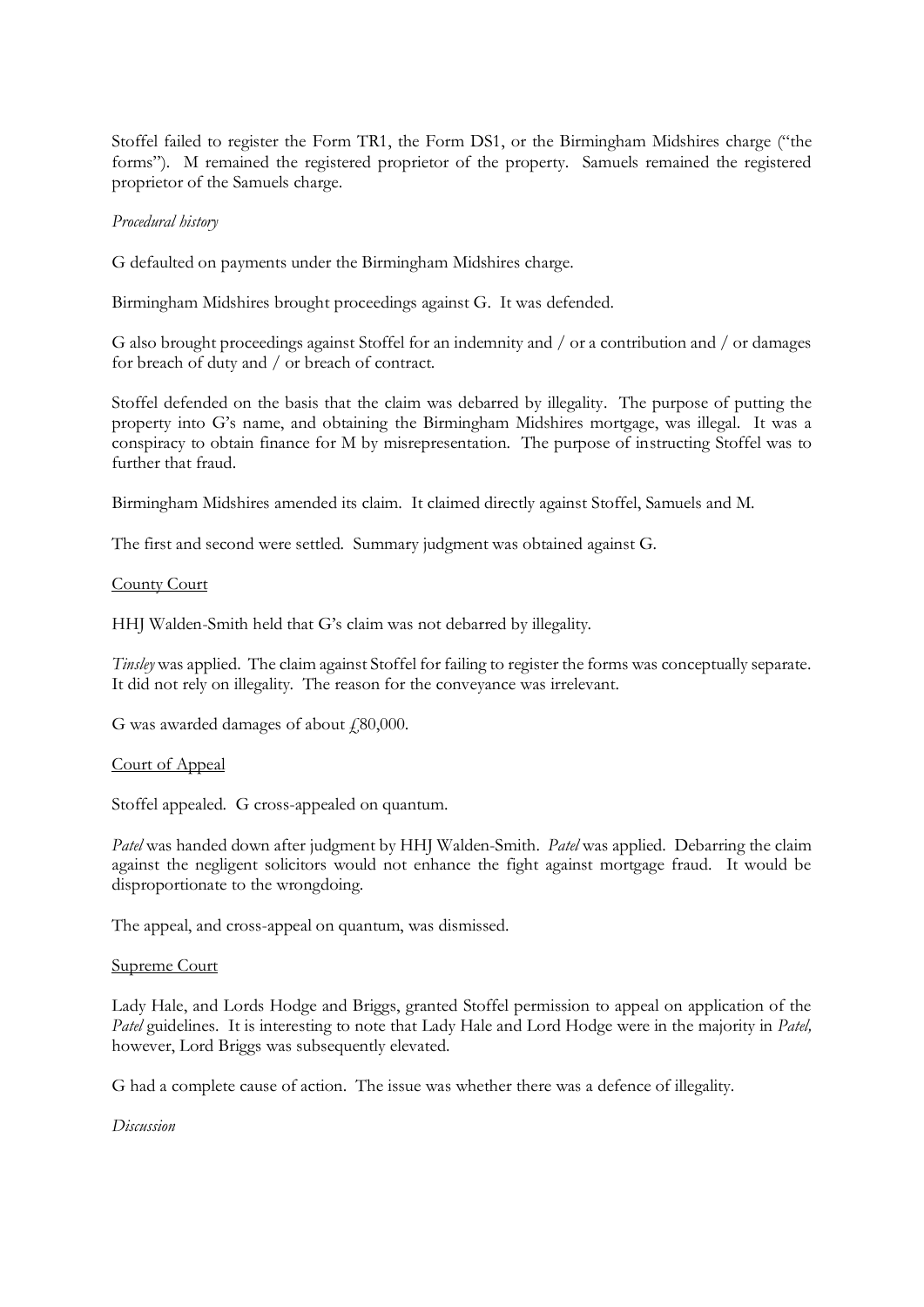Lord Lloyd-Jones (with whom Lords Reed and Hodge, and Ladies Black and Arden agreed) applied the three considerations in *Patel* at [101]. They are set out above.

## First consideration: underlying purpose

G was knowingly and dishonestly involved in a mortgage fraud. The sale between M and G was tainted with illegality. G's conduct was proscribed under section 15 of the Theft Act 1968.

Stoffel knew nothing about it. Stoffel were retained to facilitate the fraud.

Purposes for criminalising mortgage fraud were analysed.

## **Deterrence**

Prosecutions are difficult. Accordingly, the deterrent effect is limited. Refusal of relief to a party involved in mortgage fraud would enhance the deterrent effect.

Lord Lloyd-Jones doubted that permitting a civil remedy to persons in G's position would undermine this policy to any significant extent: "The risk that they may be left without a remedy if their solicitor should prove negligent in registering the transaction is most unlikely to feature in their thinking."

## **Protection of mortgagees from loss**

Lord Lloyd-Jones considered that "it is difficult to see how refusing [G] a civil remedy against her solicitors for negligence in failing to register the transfer would enhance [the] protection [of mortgagees from loss]." Registration "was not a necessary step in perpetrating the fraud".

In fact, a civil remedy protected *mortgagees:* "Were [G] to recover compensation from [Stoffel], that could be applied to meet or reduce her liability to Birmingham Midshires".

## Second consideration: countervailing public policies

These concern professional duties, remedies in default, and the effect of the transaction.

## **Professional diligence & remedy in default**

Conveyancing solicitors should perform their duties without negligence. Default should entitled clients to seek a civil remedy for loss suffered. Permitting escape after discovery of a misrepresentation "would run entirely counter to these policies."

Further, "there is more likelihood that mortgage fraud would be prevented if solicitors appreciate that they should be alive to, and question, potential irregularities". There were three potential irregularities capable of providing notice of the possibility of fraud.

# **Effect of transaction on property rights**

Lord Lloyd-Jones was clear that "unless a statute provides otherwise expressly or by necessary implication, property can pass under a contract which is illegal as a contract."

G and M *intended* to register the legal title of the property, so that it passed to G. Had Stoffel registered the Form TR1, legal title *would* have passed. In the event, legal title did *not* pass.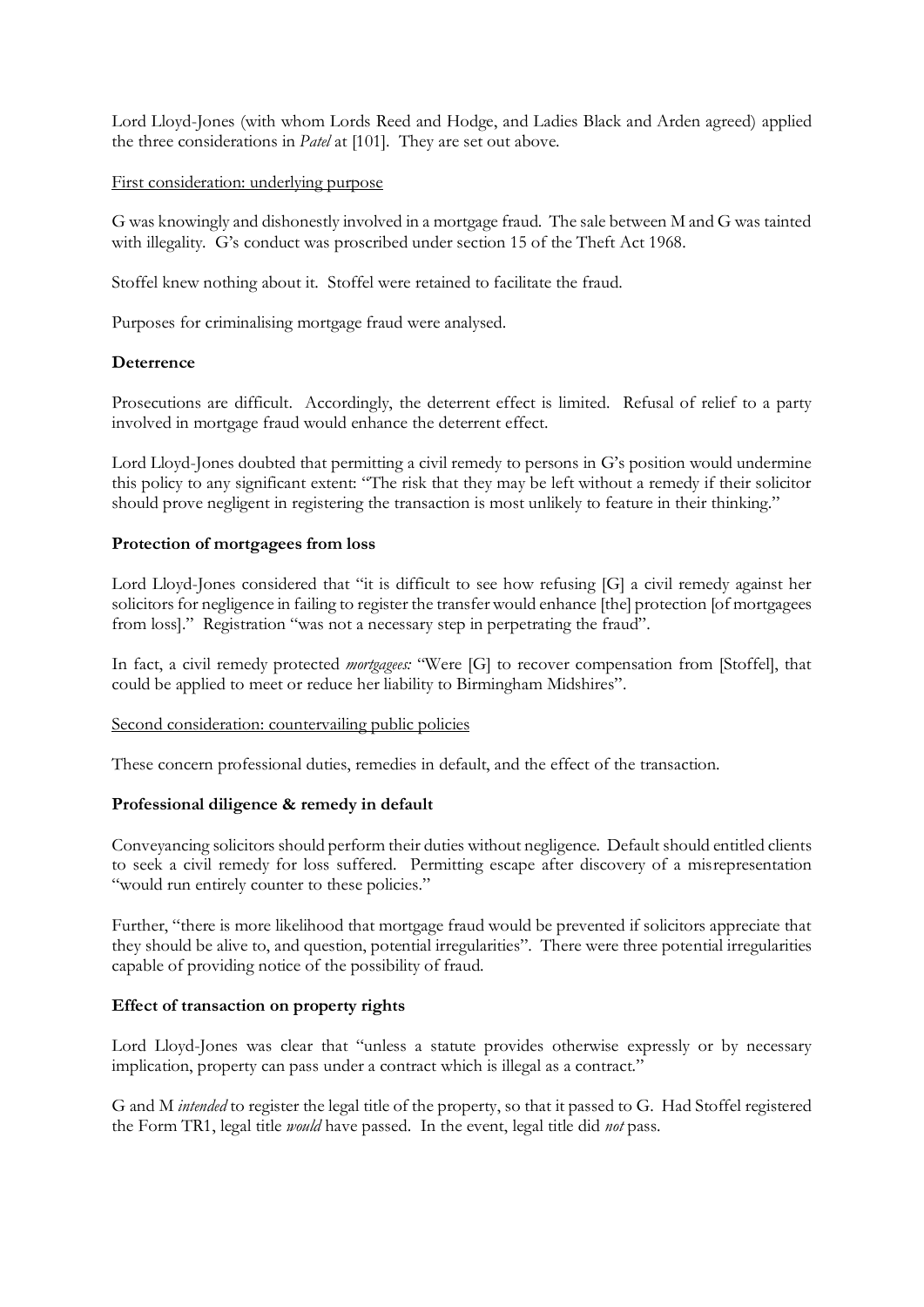As M had done everything that he could do to effect the *legal* transfer, G was entitled to an *equitable*  interest in the property. This gave rise to an important countervailing public policy:

"Once an equitable interest in the property has passed to [G], she should have available to her as the holder of that interest the remedies provided by law for its protection. It would … be incoherent for the law to accept on the one hand that an equitable interest in the property passed to [G], notwithstanding that the agreement for sale was tainted with illegality, while on the other refusing, on the basis of the same illegality, to permit proceedings against a third party in respect of their failure to protect that equitable interest by registering the Form TR1 at the Land Registry."

## Third consideration: proportionality

Conclusions on the first and second considerations meant that "it is not strictly necessary to go on to consider the third … namely whether denial of the claim would be a proportionate response to the illegality."

# **Centrality of illegality**

Lord Lloyd-Jones found that two features "demonstrate the lack of centrality of the illegality to the breach of duty of which [G] complains."

First, the fraud had *already* been achieved by the time that Stoffel were required to register the transactions. Secondly, *equitable* title to the property had *already* passed to G, albeit that *legal* title could only pass on *registration* of the transfer.

The essential facts founding the claim can be established *without* reference to illegality. The claim for breach of duty is *conceptually separate* from the fraud on the mortgagee.

# **Profiting from wrongdoing**

Lord Lloyd-Jones reasoned (with emphasis added) that:

"For one branch of the law to enable a person to profit from behaviour which another branch of the law treats as criminal or otherwise unlawful would tend to produce inconsistency and disharmony in the law and so cause damage to the integrity of the legal system. In the present case *it is not suggested by either party that by suing* [Stoffel, G] *is seeking to profit from her wrongdoing.*"

It was submitted that the policy consideration – that one should not be allowed to profit from her own wrongdoing – applies *equally* to the loss resulting from Stoffel's wrongdoing.

Lord Lloyd-Jones responded (with emphasis added) that:

"Clearly, it would be objectionable for the court to lend its processes to recovery of an award calculated by reference to the profits which would have been obtained had the illegal scheme succeeded. This, however, is not a claim to recover a profit but a claim for compensation for property lost by the negligence of [Stoffel]. … *This is not a case of the court assisting a wrongdoer to profit from her own wrongdoing.*"

It was argued that G would profit from her fraudulent transaction. If her claim succeeds, "she will acquire the means of meeting a substantial judgment against her." This is *not* the correct analysis. In any event, "the notion that persons should not be permitted to profit from their own wrongdoing is unsatisfactory as a rationale of the illegality defence."